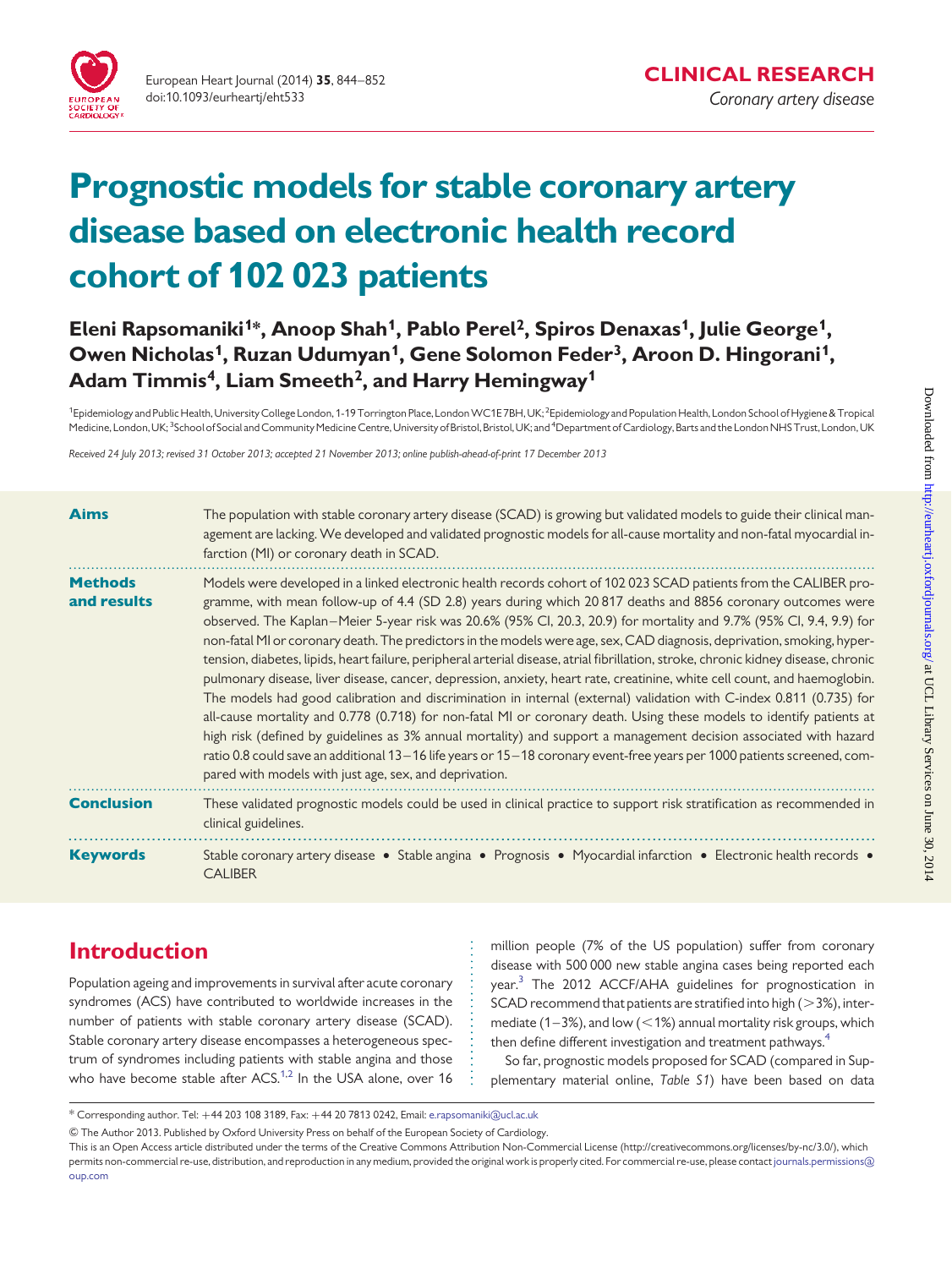collected for research purposes rather than the information that clinicians record in real-world practice, and none has been recommended for clinical use. $4-6$  $4-6$  Among their limitations is the failure to incorporate the 'broad range of relevant data' identified as important in the guidelines, such as sociodemographic characteristics, cardiovascular (CVD) and non-CVD comorbidities, mental health, symptom severity, and clinically available biomarkers.[4](#page-8-0) These data are routinely recorded for most patients before more costly information becomes available from further, often invasive, investigations. Other limitations of previous models include the use of selected samples from trials<sup>7,[8](#page-8-0)</sup> or voluntary registries,<sup>[9](#page-8-0)</sup> and covering a narrow range of SCAD such as excluding<sup>9</sup> or being confined to post-ACS patients.<sup>7</sup> Furthermore, the ACCF/ AHA guidelines emphasize the importance of both all-cause mortality and coronary events as outcomes, but no previous studies have assessed both. Importantly, none of the previous models has been validated in an external data set.

We sought to address these limitations by analysing large-scale, population-based, linked electronic health records data. Our objective was to develop and validate the performance of prognostic models that incorporate clinical measures recommended in guidelines and are commonly available in patients with SCAD.<sup>10</sup> Following recent methodological guidance, $11,12$  $11,12$  $11,12$  we assessed the accuracy of the predictions from the prognostic models based on their calibration, discrimination (C-index), and reclassification improvement.<sup>[13](#page-8-0)</sup> To further evaluate potential clinical benefits, we estimated life years saved when the models are used to guide management decisions.<sup>[14](#page-8-0)</sup> Based on these analyses, we developed prognostic models to predict all-cause mortality and non-fatal myocardial infarction (MI) or coronary death in SCAD and evaluated their performance in an independent data set.

# **Methods**

#### Patient population

We report findings from the CALIBER (CArdiovascular disease research using Linked BEspoke studies and Electronic Health Records) collaboration where we linked population-based primary care data from the Clinical Practice Research Datalink (CPRD) to three further sources of electronic health records: the Myocardial Ischaemia National Audit Project registry (MINAP), discharge records from Hospital Episodes Statistics (HES), and cause-specific mortality from the Office for National Statistics (ONS), as previously described.<sup>[15](#page-8-0)</sup> Eligible patients were those with a diagnosis of stable angina, patients with history of MI, coronary artery bypass graft (CABG), or percutaneous coronary intervention (PCI) prior to the start of the study period (other CHD) and patients with a diagnosis of ACS within the study period (unstable angina or acute MI). Myocardial infarction was classified into ST-elevation MI (STEMI) and non-ST-elevation MI (NSTEMI) where MI type was recorded (Figure 1). Diagnoses were identified in CPRD, HES, or MINAP records according to definitions in the CALIBER data manual.<sup>[15](#page-8-0)</sup> Stable angina was defined by Read codes in CPRD for angina diagnosis, positive ischaemia tests, coronary angiogram results recorded or repeat prescriptions for nitrates, or hospitalizations with a primary spell diagnosis ICD10 code I20.1, I20.8, or I20.9. Unstable angina was defined by Read codes in CPRD or hospital admission with ICD10 code I20.0. ST-elevation MI and NSTEMI were defined according to the discharge diagnosis as recorded in MINAP. Acute MI not otherwise specified was defined by Read codes in CPRD or ICD10 I21–I22 as the primary diagnosis in HES. Further details on the diagnostic codes and definitions used are available at <http://www.caliberresearch.org/portal/>.

Patients with prior ACS were defined as stable if they had survived more than 6 months following the acute event, entering the cohort at this point. We chose 6 months (i) to differentiate long-term prognosis from the high-risk period that typically follows ACS or revascularization<sup>[16](#page-8-0)</sup> and (ii) because models validated for clinical use following ACS cover the first 6 months post-ACS (e.g.  $GRACE<sup>17</sup>$  $GRACE<sup>17</sup>$  $GRACE<sup>17</sup>$ ).

#### Prognostic factors

Candidate predictors were drawn based on recommendations in recent guidelines for the management of SCAD.[4,5](#page-8-0) We included demographic measures (age, sex, ethnicity, social deprivation), SCAD subtype (stable angina, other CHD, unstable angina, MI, STEMI, NSTEMI), use of short- and long-acting nitrates, whether CABG or PCI was performed in the 6 months following CAD diagnosis, previous MI, smoking, body mass index (BMI), blood pressure, diagnosis of hypertension, diabetes, lipids, family history of coronary heart disease, CVD comorbidities [heart failure, peripheral arterial disease (PAD), atrial fibrillation, stroke], non-CVD comorbidities (chronic renal disease, chronic



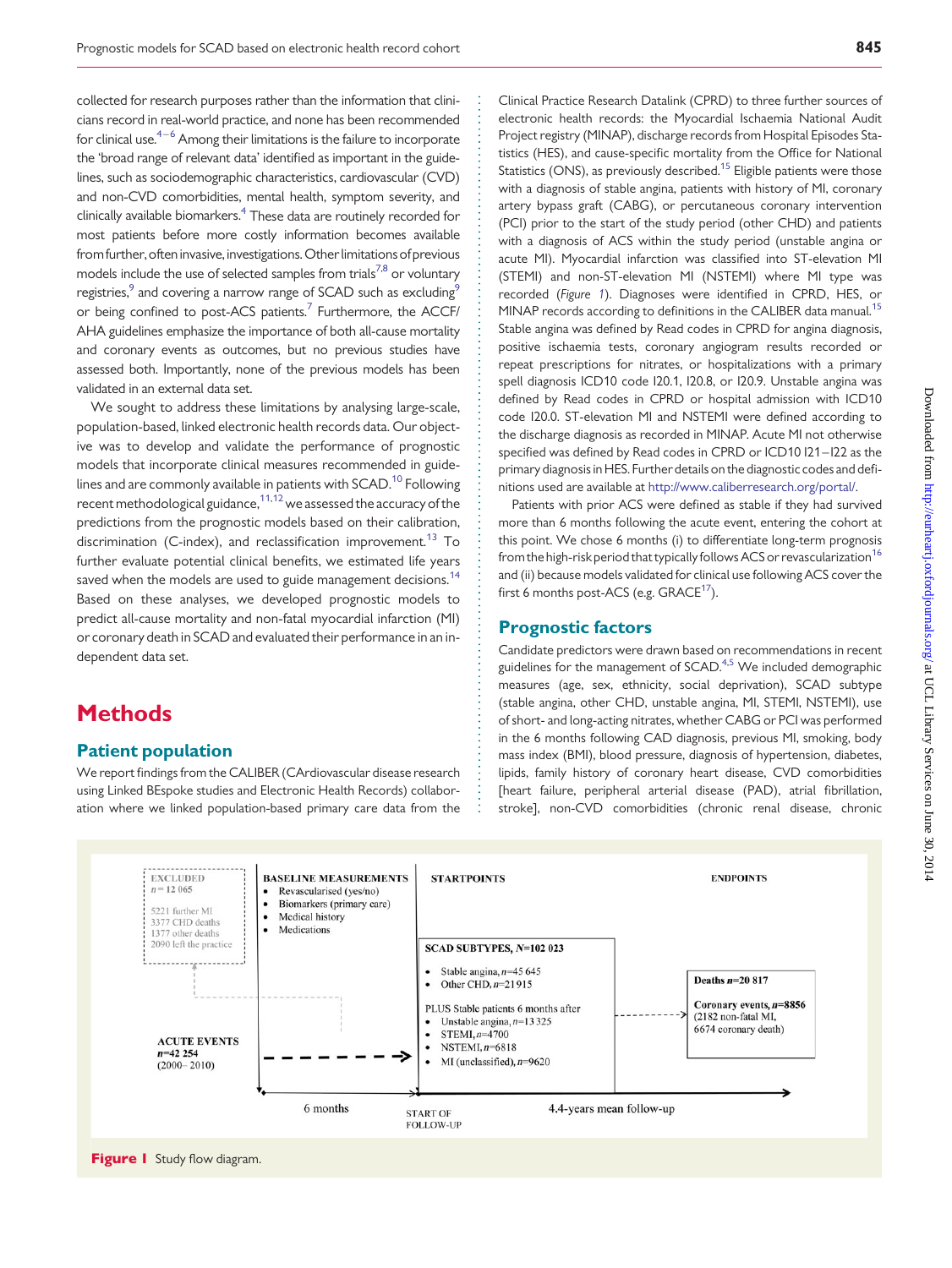obstructive pulmonary disease, thyroid disorders, peptic ulcer, rheumatoid arthritis, cancer, chronic liver disease), psychosocial characteristics (depression, anxiety), and clinically assessed biomarkers (heart rate, white cell count, haemoglobin, creatinine, liver enzymes, HbA1c). We defined as baseline the most recent measurements encompassing those made up to 6 months prior to cohort entry.

#### **Endpoints**

The endpoints were all-cause mortality and a composite of non-fatal MI or coronary death. Patients were censored at the earliest date among date of endpoint of interest, relocation to a new primary care practice, or study end date (25 March 2010).

#### Model development

Prognostic models were developed and evaluated following the checklist outlined in the Transparent Reporting of a model for Individual Prognosis Or Diagnosis (TRIPOD) guidelines.<sup>[18](#page-8-0)</sup> The baseline hazard for both outcomes followed an exponential distribution; hence, we developed exponential proportional hazards models. These are similar to the Cox model in that they assume proportional hazards but the baseline hazard is parametrically estimated based on the exponential model. Log of hazard vs. log of time plots showed no significant violations of the proportional hazards assumption. Nonlinear associations were modelled using splines. Multiple imputation was used to replace missing values in prognostic factors that appeared to have a missing-at-random pattern (details in Supplementary material online). All candidate models a priori included age, sex, SCAD subtype, use of long-acting nitrates, CABG/ PCI in the last 6 months, previous/recurrent MI, and CVD risk factors (smoking, hypertension, diabetes, total, and HDL cholesterol). Additional predictors were selected based on their recording coverage and multivariate effect size. Because our data set is large, to decide which variables to include in the models we defined as 'moderately significant' those with P-values  $<$  0.001, and 'highly significant' those with P-values  $<$  10 $^{-5}$ . Thus, we examined the multiply imputed multivariate associations of candidate predictors, adjusted for all other candidate variables (see [Supplementary](http://eurheartj.oxfordjournals.org/lookup/suppl/doi:10.1093/eurheartj/eht533/-/DC1) [material online,](http://eurheartj.oxfordjournals.org/lookup/suppl/doi:10.1093/eurheartj/eht533/-/DC1) Tables S4 and S5). Predictors with nonlinear associations (e.g. BMI) were modelled using restricted cubic splines (three knot points were sufficient). Predictors with moderate significance after imputation in the multivariate context were retained in the models if the missing data did not exceed 50%. Predictors with high significance after imputation were included if their coverage was at least 20%. Subsequently, we examined interactions between age and sex with each of the modelled predictors. For simplicity, only the age–sex interaction which was highly significant was included in the final models.

#### Evaluation of prediction performance

Discrimination was assessed based on Harrell's C-index.<sup>19</sup> The contribution of individual prognostic factors to the C-index of the full model was assessed by backward elimination of a different variable at each iteration. The ACCF/AHA guidelines classify low- and high-risk patients as those with  $<$ 1 and  $>$ 3% annual mortality, respectively.<sup>[4](#page-8-0)</sup> We extended these cut-offs to a 5-year time horizon (low  $<$  5%, intermediate 5–14%, high  $>$ 15%) to assess the net reclassification improvement (NRI)<sup>[13](#page-8-0)</sup> upon addition of different prognostic factors to the models. Calibration of 5-year risk predictions was visually assessed by comparing predicted vs. observed (Kaplan–Meier) risk by splitting the data into 10 subgroups with equal numbers of patients.

#### Estimation of life years saved

We compared the likely clinical impact of using our prognostic models to guide medical decisions by estimating the incremental number of life years

saved by using these models over alternative models, as previously described.<sup>14</sup> Briefly, suppose that among a cohort of size N a prognostic model identified n patients as high risk. Suppose that upon follow-up the observed survival in these patients was  $S(t)$ . If a risk management decision associated with benefit (hazard ratio)  $\theta$  was applied to high-risk patients, the anticipated risk reduction over time t would be  $S(t)^{\theta} - S(t)$ . Estimation of the number of life years saved by using the prognostic model takes into account the number of patients identified as high risk by the model and the expected benefit and cost (medical or other) incurred over time t if specific management decisions were applied to high-risk patients. For the current analysis, we defined as high-risk patients those with  $\geq$ 15% 5-year risk (20% in sensitivity analysis). We assumed that the management decision (e.g. further testing or treatments) is associated with a hazard ratio of 0.8 ( $\sim$ 20% risk reduction) [for context, antiplatelet therapy has been shown to reduce risk of fatal/non-fatal CVD by  $\sim$  20% in patients with prior MI or confirmed  $CAD^{20}$ ]. Further, we assumed that the cost associated with implementing the decision balances the benefit obtained in patients with 15% 5-year risk (i.e. treating people with higher or lower observed risk results in positive or negative net benefit, respectively).

#### **Validation**

We validated models internally (in CALIBER) and externally (different study and clinical setting).<sup>[21](#page-8-0)</sup> Within CALIBER, we estimated bootstrap standard errors (200 samples) to obtain optimism-corrected confidence intervals.<sup>[22](#page-8-0)</sup> For external validation, the models developed in CALIBER were applied to 4020 patients in the 'Appropriateness of Coronary Revascularisation' (ACRE) study, a prospective cohort of patients, with similar case-mix to patients in our data, who underwent coronary angiography at the London Chest Hospital during 1996/1997 and followed up until 2004. Details of this study have been previously described.<sup>[23](#page-8-0)</sup> Covariates in ACRE that were incompletely recorded (smoking, TCHOL, HDL, heart rate, blood pressure, creatinine, haemoglobin, white cell count) were multiply imputed as described for the development data set, but independently of the CALIBER data. The following candidate predictors considered in our model development had not been collected by the ACRE investigators: history of anxiety, depression, cancer, liver disease, and atrial fibrillation (all binary). To allow models containing these variables to be evaluated in ACRE, we set these to 0. Discrimination and calibration statistics for 5-year risks predictions in the external data set were assessed as in the main analysis.

All analyses were performed in the R statistical package, version 2.15.2 for Unix.

# **Results**

# Baseline patient characteristics in different forms of stable coronary artery disease

We included 102 023 patients, of whom 44.7% had stable angina, 21.5% other CHD, 13.0% unstable angina, 4.7% STEMI, 6.7% NSTEMI, and 9.4% had unclassified MI as their qualifying diagnosis. Compared with other patients with SCAD, STEMI patients were younger, more likely to be male and smokers, more likely to receive PCI, had fewer comorbidities and lower SBP and heart rate [\(Supplementary material online,](http://eurheartj.oxfordjournals.org/lookup/suppl/doi:10.1093/eurheartj/eht533/-/DC1) Table S2).

## Five-year risks of all-cause mortality and non-fatal MI or coronary death

The Kaplan–Meier 5-year mortality risk was 20.6% (95% CI, 20.3, 20.9%) but differed markedly among different SCAD subtypes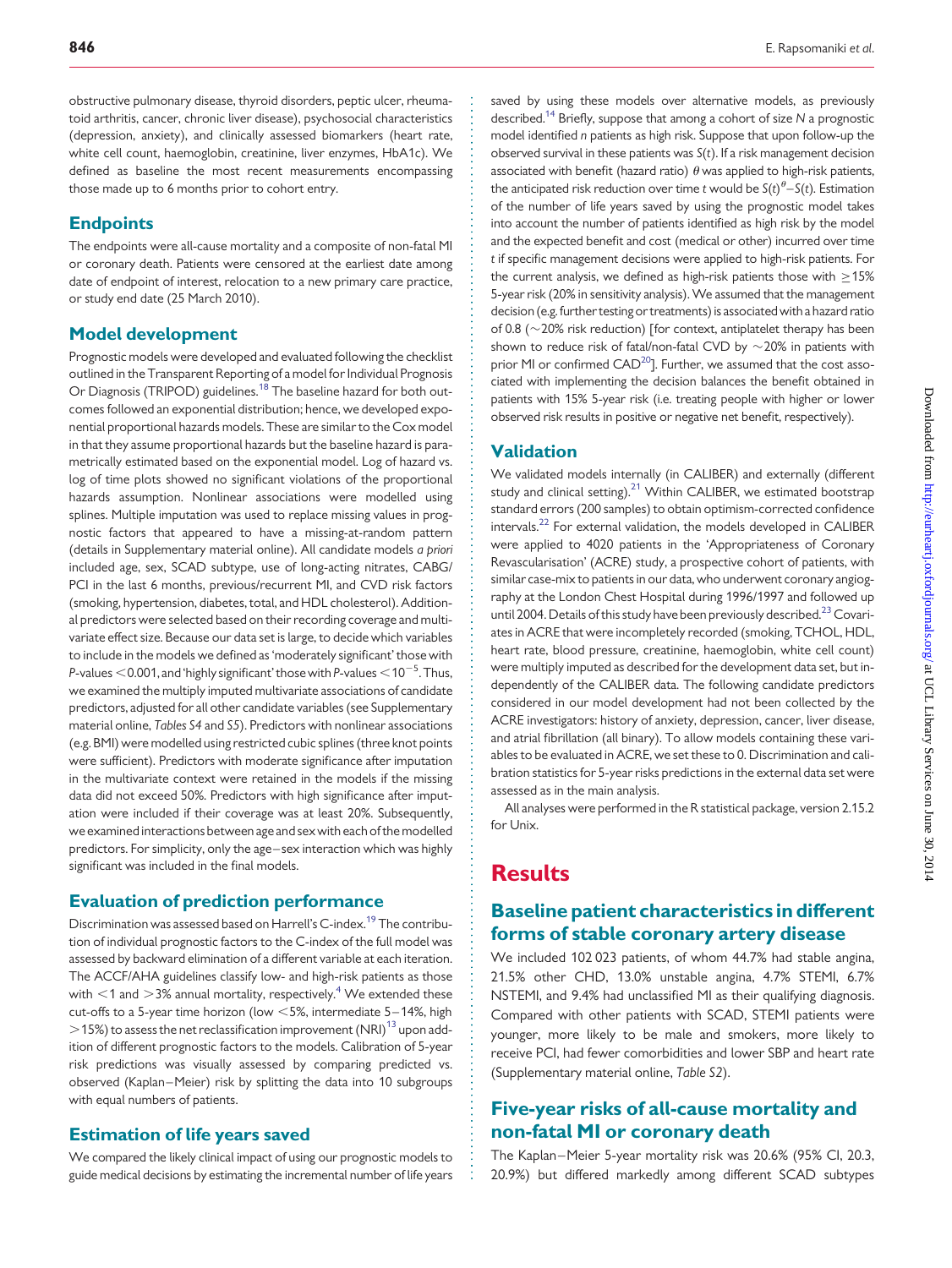(Figure 2). The lowest 5-year mortality was observed in stable angina patients and those stable after STEMI and the highest in stable patients after NSTEMI. The observed 5-year risk of non-fatal MI or coronary death was approximately half that of all-cause mortality [9.7% (95% CI, 9.4, 9.9%)], but more heterogeneous among SCAD subtypes, with the lowest seen in patients with stable angina and the highest in stable patients after NSTEMI.

#### Prognostic factors

The age- and sex-adjusted associations of candidate prognostic factors with either of the two endpoints were comparable among the different SCAD subtypes [\(Supplementary material online,](http://eurheartj.oxfordjournals.org/lookup/suppl/doi:10.1093/eurheartj/eht533/-/DC1) [Tables S3](http://eurheartj.oxfordjournals.org/lookup/suppl/doi:10.1093/eurheartj/eht533/-/DC1) and S4). Male sex was associated with higher risks in all forms of SCAD except after MI, whereas age was a stronger risk factor in women. Body mass index had a U shape association with allcause mortality and a positive linear association with coronary outcomes, in both cases changing to L shape after multiple adjustments [\(Supplementary material online,](http://eurheartj.oxfordjournals.org/lookup/suppl/doi:10.1093/eurheartj/eht533/-/DC1) Table S5). Because of the potential for over-adjustment when diabetes, hypertension, and other factors strongly associated with obesity were included, $24$  BMI was not included in the final models. Hyperthyroidism and high HbA1c had significant univariate but weak multivariate associations. All continuous predictors appearing in the final models were approximately linearly associated with the corresponding outcomes.

## The CALIBER models

We developed models for all-cause mortality and non-fatal MI or coronary death that include the following prognostic factors (different coefficients for each endpoint);age, sex, deprivation, SCAD subtype, recent revascularizations, previous MI, use of long-acting nitrates, diabetes, hypertension, smoking, lipids, heart failure, PAD, atrial fibrillation, stroke, chronic renal disease, chronic obstructive pulmonary disease, cancer, chronic liver disease, depression, anxiety, heart rate, creatinine, white cell count, and haemoglobin (Table [1](#page-4-0)).

## Discrimination and calibration

In internal validation, the C-index was 0.811 (95% CI, 0.806, 0.816) for all-cause mortality and 0.778 (95% CI, 0.770, 0.785) for non-fatal MI or coronary death. For interpretation, a model with C-index 0.811 correctly predicts who will have an event earlier between two patients 81.1% of the times, a significant improvement over a random 50% guess. The models were well calibrated throughout the risk range [\(Supplementary material online,](http://eurheartj.oxfordjournals.org/lookup/suppl/doi:10.1093/eurheartj/eht533/-/DC1) Figure S1).

# Contribution of prognostic factors to model performance

Predictors based on initial CAD diagnosis, CVD co-morbidities, and biomarkers contributed the largest increments in the C-index (Figure [3](#page-5-0)). For prediction of all-cause mortality, the predictors with the largest influence on the discrimination of the model were (in order of decreasing contribution to the C-index): creatinine, total and HDL cholesterol, SCAD subtype with revascularization status, depression, heart rate, and chronic obstructive pulmonary disease. Equivalently for prediction of MI and coronary death, the most influential predictors were SCAD subtype, haemoglobin, heart failure, use of nitrates, diabetes, PAD, white cell count, and previous MI. Other non-CVD comorbidities contributed to the prediction of allcause mortality only, whereas diagnosis of hypertension did not lead to gain in discrimination performance for either endpoint.

## Evaluation of potential clinical impact

To evaluate the potential clinical impact of using these models for clinical evaluation of patients with SCAD, the full models were compared with one with just demographic characteristics (Figure [4](#page-6-0) and [Supplementary material online,](http://eurheartj.oxfordjournals.org/lookup/suppl/doi:10.1093/eurheartj/eht533/-/DC1) Figure S1). Based on 5-year risk predictions, the NRI was 0.35 (95% CI, 0.34, 0.36) for all-cause mortality and 0.24 (95% CI, 0.23, 0.26) for non-fatal MI or coronary death. For interpretation, an NRI of 0.35 in the current context means that in a population of patients classified into three categories according to their 5-year risk predictions ( $<$  5, 5–14, and  $>$  15%) based on an



Figure 2 Observed (Kaplan–Meier) risk of all cause-mortality and non-fatal MI or coronary death for stable angina patients and stable patients 6 months after ACS. The numbers of patients at risk per unit time are shown below each plot.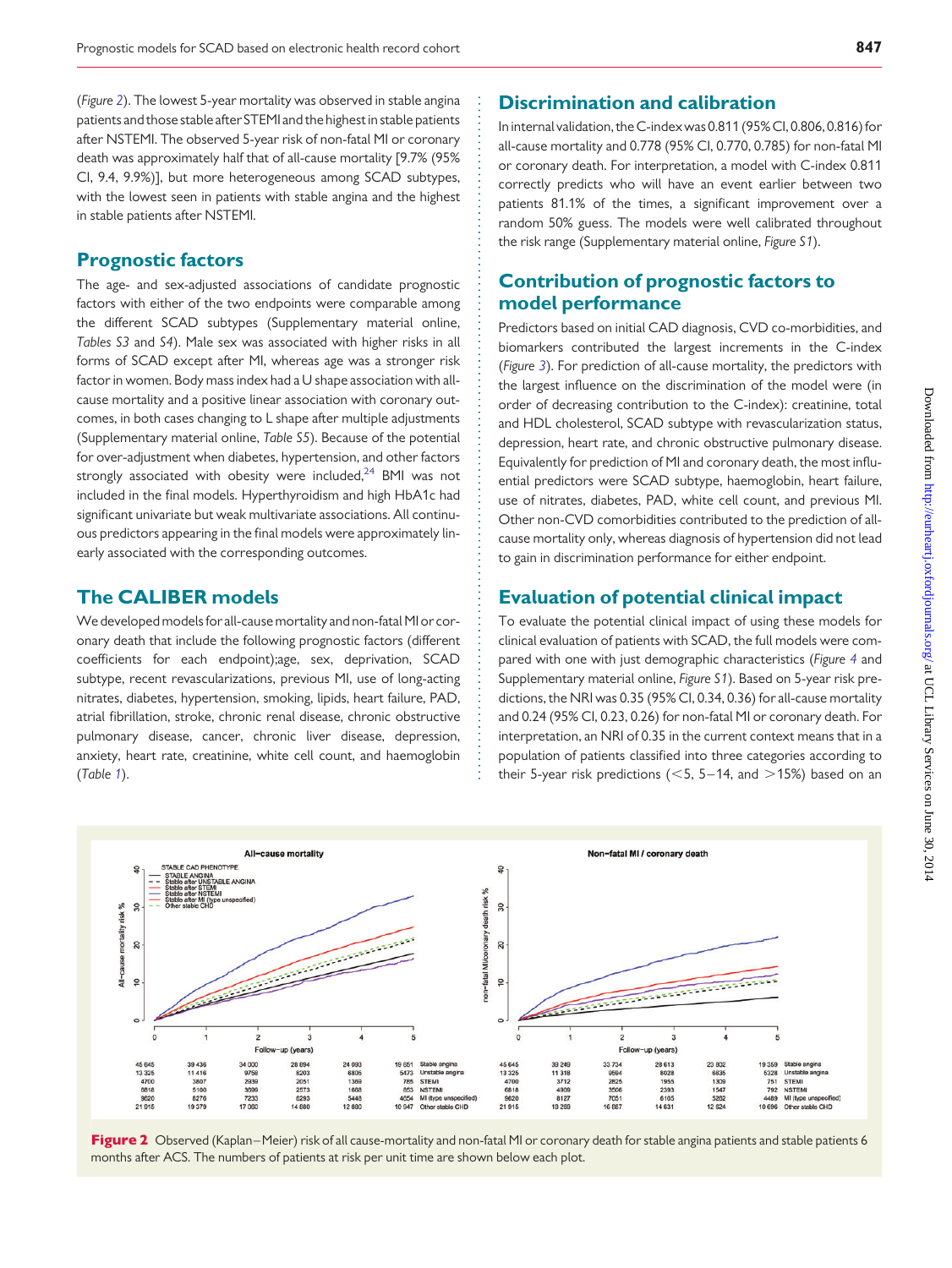| <b>Prognostic factors</b>                                  | All-cause mortality,<br>HR <sup>a</sup> (95% CI) | Non-fatal MI or coronary death,<br>$HRb$ (95% CI) |
|------------------------------------------------------------|--------------------------------------------------|---------------------------------------------------|
| Sociodemographic characteristics                           |                                                  |                                                   |
| Age in men, per year                                       | $1.065(1.063 - 1.067)$                           | $1.046(1.043 - 1.048)$                            |
| Age in women, per year                                     | $1.081(1.078 - 1.083)$                           | $1.065(1.061 - 1.069)$                            |
| Women vs. men                                              | $0.204(0.162 - 0.257)$                           | $0.158(0.112 - 0.221)$                            |
| Most deprived quintile, yes vs. no                         | $1.151(1.111 - 1.192)$                           | $1.117(1.060 - 1.178)$                            |
|                                                            |                                                  |                                                   |
| SCAD diagnosis and severity<br>Other CHD vs. stable angina |                                                  | $1.180(1.107 - 1.257)$                            |
| Unstable angina vs. stable angina                          | $1.024(0.982 - 1.067)$<br>$1.021(0.970 - 1.075)$ | $1.323(1.232 - 1.421)$                            |
| NSTEMI vs. stable angina                                   | $1.298(1.238 - 1.360)$                           | $2.373(2.217 - 2.539)$                            |
| STEMI vs. stable angina                                    | $1.083(1.006 - 1.166)$                           | 1.940 (1.750 - 2.149)                             |
| PCI in last 6 months, yes vs. no                           | $0.651(0.605 - 0.699)$                           | $0.702(0.642 - 0.768)$                            |
| CABG in last 6 months, yes vs. no                          | $0.516(0.469 - 0.566)$                           | $0.424(0.370 - 0.486)$                            |
| Previous/recurrent MI, yes vs. no                          | $1.136(1.095 - 1.179)$                           | 1.399 (1.330 - 1.472)                             |
| Use of nitrates, yes vs. no                                | $1.152(1.118 - 1.188)$                           | $1.405(1.342 - 1.470)$                            |
|                                                            |                                                  |                                                   |
| CVD risk factors                                           |                                                  |                                                   |
| Ex-smoker vs. never                                        | $1.110(1.065 - 1.157)$                           | $1.094(1.008 - 1.188)$                            |
| Current smoker vs. never                                   | $1.315(1.245 - 1.389)$                           | $1.215(1.126 - 1.311)$                            |
| Hypertension, present vs. absent                           | $0.965(0.929 - 1.001)$                           | $1.064(1.000 - 1.131)$                            |
| Diabetes mellitus, present vs. absent                      | $1.203(1.160 - 1.248)$                           | $1.387(1.315 - 1.463)$                            |
| Total cholesterol, per 1 mmol/L increase                   | $1.012(0.983 - 1.042)$                           | $1.061(1.029 - 1.094)$                            |
| HDL, per 0.5 mmol/L increase                               | $1.006(0.987 - 1.025)$                           | $0.910(0.879 - 0.942)$                            |
| CVD co-morbidities                                         |                                                  |                                                   |
| Heart failure, present vs. absent                          | $1.543(1.495 - 1.593)$                           | $1.181(1.089 - 1.281)$                            |
| Peripheral arterial disease, present vs. absent            | $1.286(1.234 - 1.340)$                           | $1.085(1.031 - 1.142)$                            |
| Atrial fibrillation, present vs. absent                    | 1.280 (1.236 - 1.326)                            | $0.952(0.887 - 1.021)$                            |
| Stroke, present vs. absent                                 | 1.329 (1.277 - 1.382)                            | $1.138(0.925 - 1.401)$                            |
| Non-CVD comorbidities                                      |                                                  |                                                   |
| Chronic kidney disease, present vs. absent                 | $1.116(1.058 - 1.178)$                           | $1.085(1.031 - 1.142)$                            |
| Chronic obstructive pulmonary disease, present vs. absent  | $1.150(1.114 - 1.187)$                           | $1.181(1.089 - 1.281)$                            |
| Cancer, present vs. absent                                 | 1.377 (1.324 - 1.432)                            | $0.952(0.887 - 1.021)$                            |
| Chronic liver disease, present vs. absent                  | $1.631(1.443 - 1.842)$                           | $1.138(0.925 - 1.401)$                            |
| Psychosocial characteristics                               |                                                  |                                                   |
| Depression at diagnosis, present vs. absent                | 1.179 (1.135 - 1.225)                            | 1.059 (0.998-1.124)                               |
| Anxiety at diagnosis, present vs. absent                   | 1.172 (1.116 - 1.231)                            | $1.015(0.937 - 1.100)$                            |
| <b>Biomarkers</b>                                          |                                                  |                                                   |
| Heart rate, per 10 b.p.m increase                          | $1.098(1.084 - 1.112)$                           | $1.069(1.030 - 1.110)$                            |
| Creatinine, per 30 $\mu$ mol/L increase                    | $1.065(1.051 - 1.080)$                           | $1.087(1.064 - 1.110)$                            |
| White cell count, per 1.5 10 <sup>9</sup> /L increase      | $1.120(1.106 - 1.135)$                           | $1.111(1.088 - 1.135)$                            |
| Haemoglobin, per 1.5 g/dL increase                         | $0.758(0.724 - 0.794)$                           | $0.822(0.800 - 0.845)$                            |
|                                                            |                                                  |                                                   |
| C-index<br>Internal cross-validation                       | $0.811(0.806 - 0.816)$                           | $0.778(0.770 - 0.785)$                            |
| External validation (ACRE)                                 | $0.735(0.715 - 0.755)$                           | $0.718(0.700 - 0.736)$                            |
|                                                            |                                                  |                                                   |

#### <span id="page-4-0"></span>Table 1 The CALIBER models for prognosis of all-cause mortality and non-fatal myocardial infarction or coronary death in stable coronary artery disease

CABG, coronary artery bypass graft; SCAD, stable coronary artery disease; HDL, high-density lipoprotein cholesterol; MI, myocardial infarction; NSTEMI, non-ST-segment elevation MI; PAD peripheral arterial disease; PCI, percutaneous coronary intervention; STEMI, ST-segment elevation MI.

<sup>a</sup> Exponential proportional hazards regression with scale 92 (95% CI, 89, 94).

<sup>b</sup>Exponential proportional hazards regression with scale 88 (95% CI, 84, 92).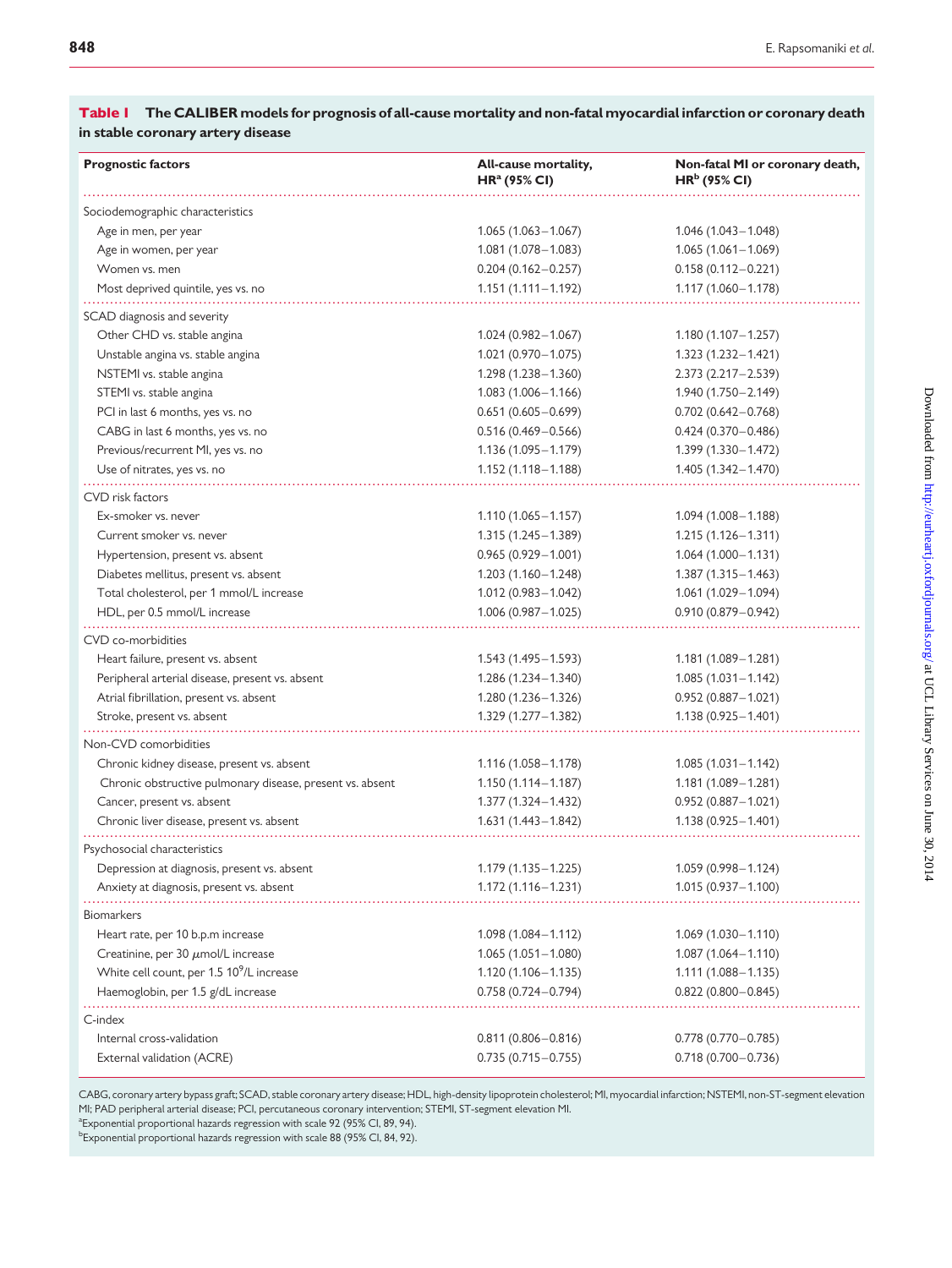<span id="page-5-0"></span>

Figure 3 The contribution of each variable included in the CALIBER model for predicting all-cause mortality in SCAD, assessed by the decrease in the C-index upon its removal from the complete model.

existing model, updating the model by including further risk factors correctly reclassifies 35% of the patients into risk groups that are more concordant with their observed event rates, i.e. patients are moved to the lower risk category if their observed event rate was low and vice versa. If specific management strategies were recommended for high-risk patients ( $>$ 15% 5-year risk), and implementation of these management strategies was associated with hazard ratio 0.8, using the CALIBER models to estimate 5-year risk would save an additional 14.5 (95% CI, 13.0, 16.0) life years or 16.1 (95% CI, 14.6, 17.6) non-fatal MI or coronary death-free years for every 1000 patients screened. Using a 20% threshold to define high-risk patients led to similar conclusions.

#### External validation

For external validation, we applied the CALIBER models to patients in the ACRE study, summarized in [Supplementary material online,](http://eurheartj.oxfordjournals.org/lookup/suppl/doi:10.1093/eurheartj/eht533/-/DC1) [Table S6](http://eurheartj.oxfordjournals.org/lookup/suppl/doi:10.1093/eurheartj/eht533/-/DC1). During a median follow-up of 7.5 years, 872 deaths and 1238 non-fatal MI or coronary deaths were observed among 4020 patients. The C-index was 0.735 (95% CI, 0.715, 0.755) for all-cause mortality and 0.718 (95% CI, 0.700, 0.736) for non-fatal MI or coronary death. Five-year risks were well calibrated ([Supplementary](http://eurheartj.oxfordjournals.org/lookup/suppl/doi:10.1093/eurheartj/eht533/-/DC1) [material online,](http://eurheartj.oxfordjournals.org/lookup/suppl/doi:10.1093/eurheartj/eht533/-/DC1) Figure S1). In sensitivity analysis, we built and evaluated models in CALIBER that omitted the predictors missing in ACRE (history of depression, anxiety, caner, liver disease, and atrial fibrillation); the corresponding performance was very similar to that observed for the full models (where missing predictors were set to 0).

### Risk calculation example

The models proposed are available online at [www.caliberresearch.](www.caliberresearch.org/model) [org/model](www.caliberresearch.org/model). Scoring tables<sup>[25](#page-8-0)</sup> to simplify the estimation of the risk scores offline are provided in [Supplementary material online](http://eurheartj.oxfordjournals.org/lookup/suppl/doi:10.1093/eurheartj/eht533/-/DC1). Suppose we wish to assess the prognosis of a 65-year old man, who recently survived a STEMI and has remained stable for the last 6 months. He is a current smoker, suffers from diabetes, and has frequent bouts of angina, which he controls using nitrates. He has no other history of CVD but suffers with depression and chronic obstructive pulmonary disease. His pulse rate is 80 b.p.m. and his current blood measurements are: total cholesterol 7 mmol/L, HDL cholesterol 2 mmol/L, creatinine 100 mmol/L, white blood count  $10 \times 10^9$ /L, and haemoglobin 14 g/L. No revascularization procedure was performed following his heart attack. From the scoring tables provided, we have total score for death model  $= 146$ , corresponding to  $\sim$  12.5% 5-year risk of death; total score for MI/fatal CHD model = 202, corresponding to  $\sim$  6% 5-year risk of MI/coronary death. According to the guidelines, patients with annual risk of death or MI  $>$  3% ( $>$  15% risk over 5 years) are candidates for revascularization. This patient's mortality risk is near this threshold, so he should be assessed further (e.g. ECG, angiography) to confirm his suitability for revascularization.

# **Discussion**

In a population-based study of  $>$  100 000 stable patients with a range of previous CAD phenotypes, we found that prognostic models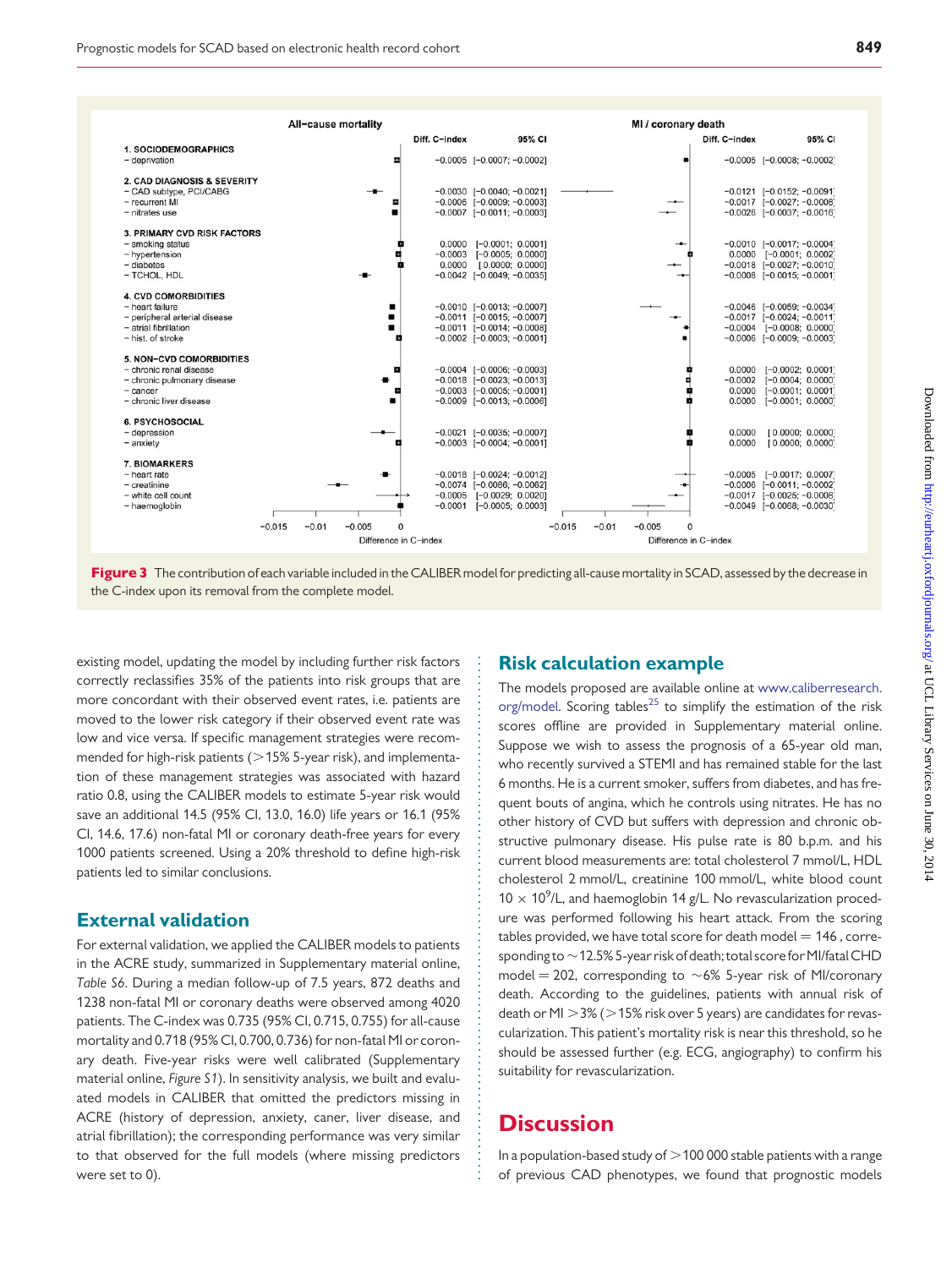<span id="page-6-0"></span>



combining a wide range of clinical data commonly available prior to the decision for further investigation can identify patients at high risk of long-term mortality and coronary events. We demonstrate how real-world clinical data (as distinct from research data $^{7,8})$  $^{7,8})$  $^{7,8})$  contribute important prognostic information in unselected patients. Unlike previous reports of prognostic models,  $1.7-9$  $1.7-9$  $1.7-9$  $1.7-9$  $1.7-9$  we focus on potential clinical usefulness and demonstrate how each predictor usefully improves predictions beyond more simple models. Importantly, we confirm that the models have good calibration and discrimination when applied to an external study.These validated prognostic models could be used clinically to support risk assessment according to clinical variables, which is 'essential for determining optimal treatment strategies'.

Current practice guidelines informed several aspects of this analysis[.4,5](#page-8-0) Because risks in SCAD are heterogeneous and many patients have low risk, the 2012 ACCF/AHA $4$  and 2006 ESC $5$  guidelines propose a stepwise risk assessment to inform management decisions. The assessment should start with evaluating all patients based on simple clinical parameters, followed by advanced investigations (imaging and stress testing) in selected patients, followed by angiography conditional on results from earlier steps. The CALIBER prognostic models incorporate the broad range of clinical characteristics highlighted by these guidelines for the initial evaluation step, many of which (deprivation, atrial fibrillation, cancer, liver disease, depression, anxiety, and haemoglobin) have not previously been incorporated in prognostic models for SCAD. Importantly, to make the evaluation of the models relevant to the guidelines, we used the ACCF/AHA definition of low, intermediate, and high risk to estimate the NRI and life years gained from applying these models. Hence, our evaluation outcomes are clinically relevant.

We present both all-cause mortality and non-fatal MI or coronary death as outcomes because these risks differ and the best course of action in terms of risk management and priorities requires evaluation of both mortality and coronary morbidity. Some prognostic factors included in the CALIBER models were much more useful for predicting all-cause mortality than coronary risks and vice versa. Hence, although smoking, diabetes, CVD comorbidities, and biomarkers were good predictors of either outcome, non-CVD comorbidities, depression, and anxiety were mainly useful for predicting non-coronary death. Importantly, the contribution of hypertension to model discrimination was marginal and confined to coronary events. Since blood pressure lowering trials among people with  $SCAD<sup>26</sup>$  $SCAD<sup>26</sup>$  $SCAD<sup>26</sup>$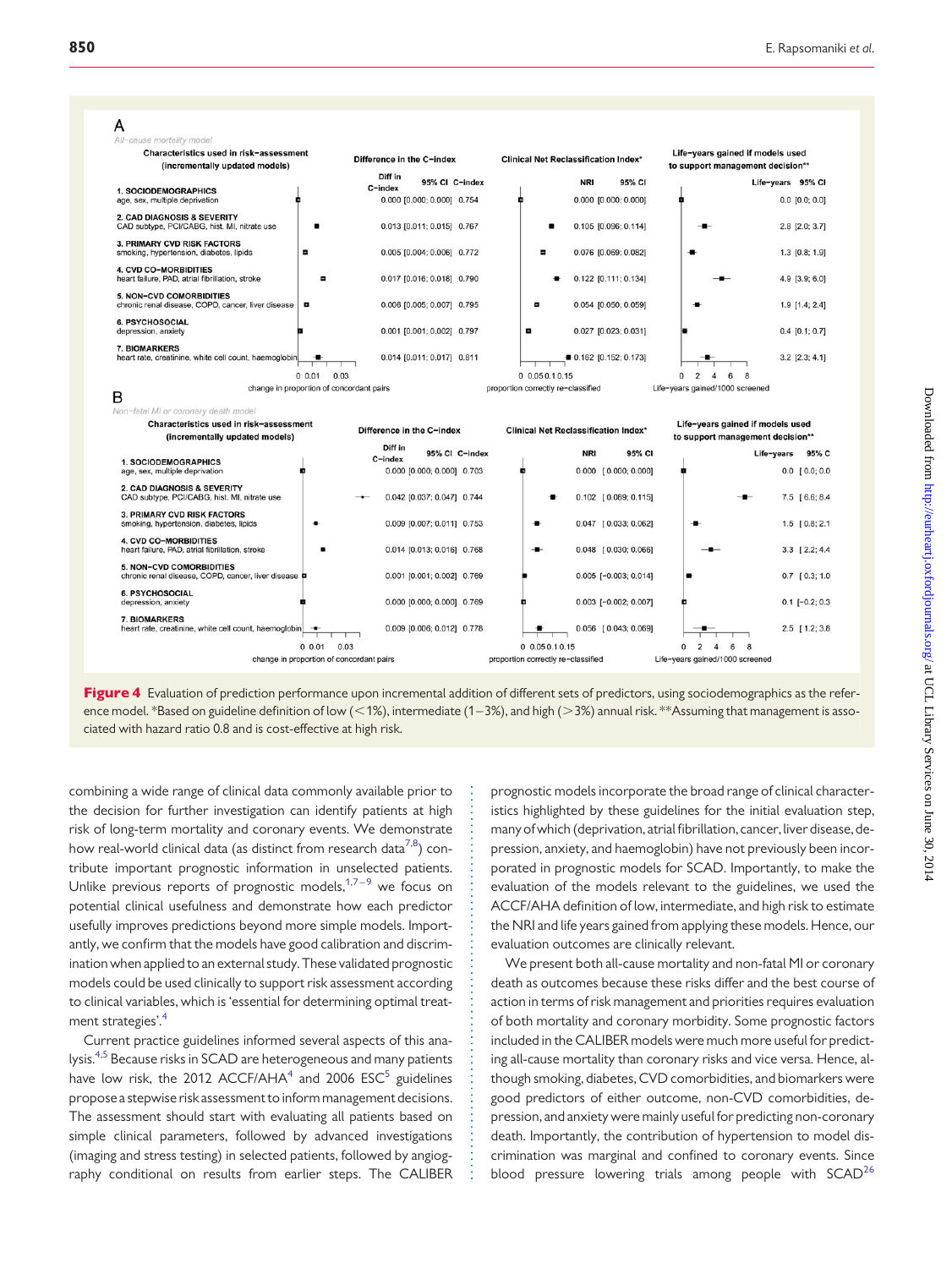<span id="page-7-0"></span>demonstrate a reduction in both coronary and total mortality rates, the prognostic effect of hypertension may be obscured by treatment.

Widely reported measures of model performance, such as the C-index and the NRI, do not provide clinicians with readily interpretable evidence for making effective, and cost-effective decisions about which patients should be further investigated. $27$  Following recommendations,[10](#page-8-0) we therefore sought to estimate the potential impact on patient outcomes of using the CALIBER prognostic models for clinical decision making. Using these models to identify patients at high risk (defined by guidelines as 3% annual mortality) and offer a management strategy with a hazard ratio 0.8 (equivalent to  $\sim$  20% absolute risk reduction) would save an additional 13–16 life years or 15–18 coronary-event-free life years over a 5-year time horizon compared with a model including just age, sex, and social deprivation. Hence, since the models are based on clinically available data (i.e. there is no cost increment of collecting new data), our analysis demonstrates that screening with the models is likely to be cost-effective. However, economic evaluation would be needed to establish their appropriateness in practice.

Stringent external validation is essential to ensure that a prognostic model would be applicable to the rest of the population than the patients in our cohort. $21$  However, a model can achieve impressive performance (as high as in the development data) if applied to an external data set that originates from a similar source of data (e.g. valid-ation of QRISK<sup>[28](#page-8-0)</sup> in data from a similar GP database system<sup>[29](#page-8-0)</sup>). To make our external validation rigorous, we therefore used a data set with major differences from the development data set; the data were collected differently (manually abstracted from case records), the patients were at higher risk (received angiography due to chest pain), and the study period was about a decade earlier with markedly different background use of risk lowering medication. Hence, it was reassuring that the models performed well in this external setting. However, as with any prognostic model, there is an ongoing need for further validation in external data sets and recalibration for different populations and time periods.

We propose that the CALIBER prognostic models are implemented in electronic health records in clinical practice. This should be done alongside evaluation of the impact on decisions and, ultimately, patient outcomes. The models may also be used to support adherence to existing therapies, guide frequency of follow-up, plan trials of new therapies, and serve as a reference on which to evaluate the extent to which novel biomarkers might usefully further stratify risk assessment.

## Limitations

A limitation in our study is that the electronic health record does not capture all the information available to clinicians prior to imaging. Thus, while clinicians assess symptom severity, this is not recorded in standard fashion. However, we found that a proxy for symptom severity, the use of long-acting nitrates, or repeat prescription for short nitrates did add prognostic value. Although we had information from the resting ECG on heart rate and the presence of atrial fibrillation, resting ST segment, T wave, or other changes were seldom coded. A further limitation was that for external evaluation, we ignored (assumed absent) comorbidities not collected in the external data set. However, the missing predictors had low impact on the performance of the models in the development data; thus, we do not expect this to have affected the evaluation. Further, in order to represent all relevant clinical parameters that are commonly considered in clinical assessment, the models included a large number of variables. However, these variables are routinely recorded in electronic health records, so their collection is not associated with extra costs. Also, the large size of the data set used to develop the models reduces the likelihood of overfitting. Finally, only multiplicative models were considered; models fitted in the additive scale are a plausible alternative that was not explored.

#### **Conclusions**

In summary, we present validated prognostic models for estimating risk of all-cause mortality and coronary outcomes based on clinical parameters that are commonly available in all people with stable coronary disease. These models can be implemented alongside further medical investigations to support medical decision making. However, as with any new prognostic model, further independent evaluation is required in different settings including different electronic health record systems, health care organizations, and geographic locations to guide use in clinical practice. A risk calculator is available online [\(www.caliberresearch.org/model](www.caliberresearch.org/model)).

## Ethics and registration

We registered the research protocol at clinical trials.gov (NCT01609465) and received approval from the Independent Scientific Advisory Committee (10\_160) and the MINAP Academic Group (11-CBR-3).

# Supplementary material

[Supplementary material is available at](http://eurheartj.oxfordjournals.org/lookup/suppl/doi:10.1093/eurheartj/eht533/-/DC1) European Heart Journal online.

## Funding

This work was supported by the National Institute for Health Research (RP-PG-0407-10314), the Wellcome Trust (WT 086091/Z/08/Z), and the Medical Research Council Prognosis Research Strategy Partnership (G0902393/99558) [to H.H., A.T., P.P., A.D.H.], and by awards to establish the Farr Institute of Health Informatics Research at UCLPartners, from the Medical Research Council, Arthritis Research UK, British Heart Foundation, Cancer Research UK, Chief Scientist Office, Economic and Social Research Council, Engineering and Physical Sciences Research Council, National Institute for Health Research, National Institute for Social Care and Health Research, and Wellcome Trust (A.T., S.D., A.D.H., L.S., H.H., grant MR/K006584/1). L.S. is supported bya Wellcome Trust Senior Research Fellowship in Clinical Science. A.T. acknowledges support of Barts and the London Cardiovascular Biomedical Research Unit, funded by the National Institute for Health Research. A.S. is supported by a Wellcome Trust Clinical Research Training Fellowship (0938/30/Z/10/Z). J.G. was funded by an NIHR Doctoral Fellowship (DRF-2009-02-50). Funding to pay the Open Access publication charges for this article was provided by Wellcome Trust and the Medical Research Council.

Conflict of interest: none declared.

#### **References**

1. Bhatt DL, Eagle KA, Ohman EM, Hirsch AT, Goto S, Mahoney EM, Wilson PW, Alberts MJ, D'Agostino R, Liau CS, Mas JL, Rother J, Smith SC Jr, Salette G, Contant CF, Massaro JM, Steg PG. Comparative determinants of 4-year cardiovascular event rates in stable outpatients at risk of or with atherothrombosis. JAMA 2010; 304:1350–1357.